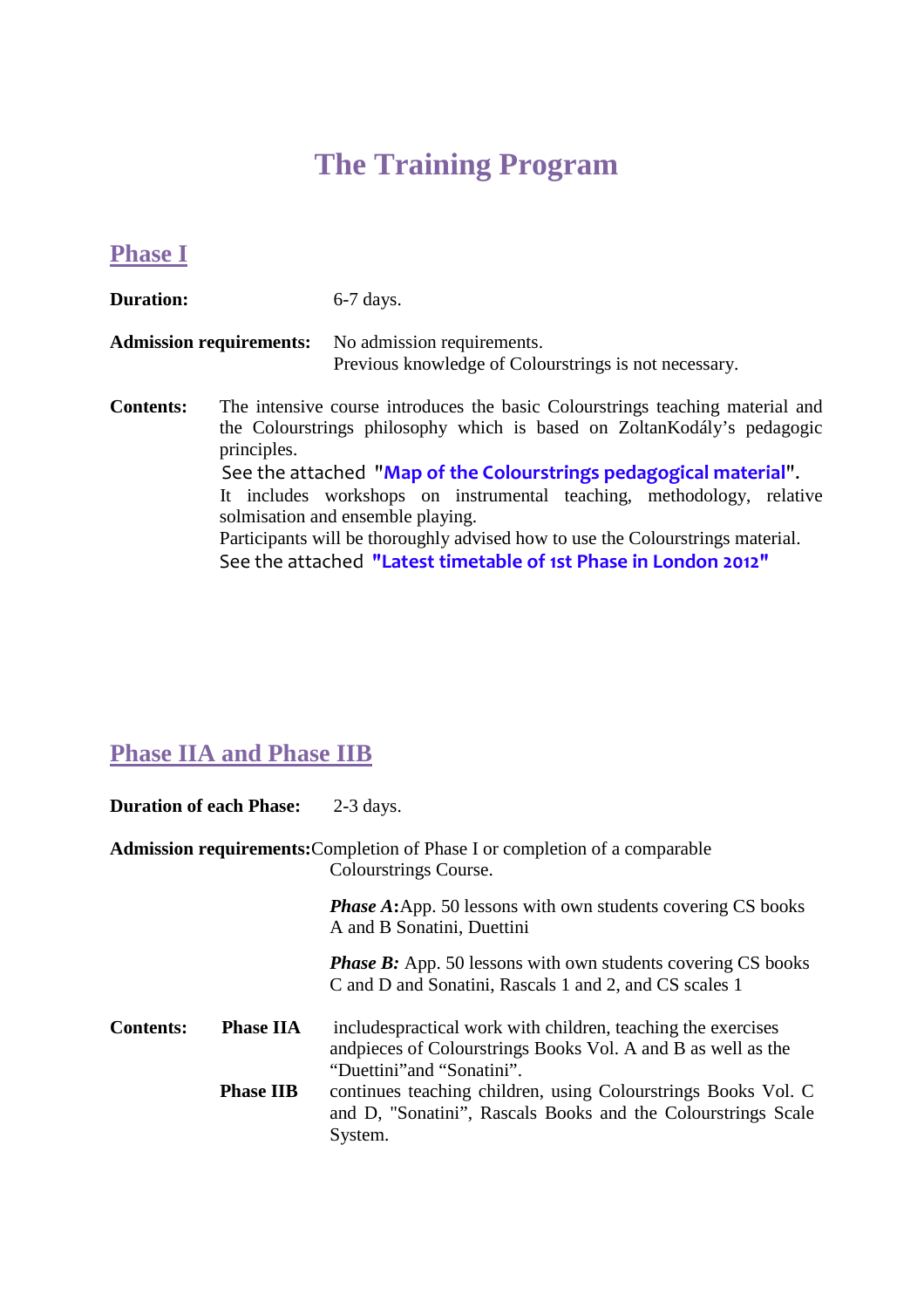### **Phase III**

| <b>Duration:</b> | $6-7$ days. |
|------------------|-------------|
|------------------|-------------|

**Location:** Phase III in general takes place at the East Helsinki Music Institute / Finland where the Colourstrings approach was developed.

#### **Admission requirements:**

#### **1. Completion of Phase IIA and Phase IIB**

**2. Colourstrings teaching experience** (app.150 lessons after attending Phase IIA and IIB with own students covering Colourstrings Books A,B,C,D, Colourstrings Scales and the Rascal Books )

#### **3. Sending video recordings**

At the latest six months before enrolling Phase III the participants send a data file (DVD, SD card, USB key etc.) with video recordings of their own Colourstrings lessons to the Colourstrings Association, c/o East Helsinki Music Institute, Kreijarinkuja 4, 00820 Helsinki, Finland.

The video recordings (duration 20-30 minutes) must include:

- 1. Pieces or exercises of free choice from the Colourstrings Books A, B, C and D, recorded with students of level A,B,C and D during their normal lessons
- 2. Teaching of scales in an individual or group lesson
- 3. Students performing in public pieces of free choice from the Colourstrings Rascals Books.

Members of the Colourstrings tutors team will comment the video recordings and give advice particularly in:

- 1. Appropriate and relaxed playing positions
- 2. Intonation and rhythm quality
- 3. Sound quality including the facility of the bow, phrasing and musicality
- 4. "Inner hearing" of the students

#### **Contents:**

The participants observe individual and group lessons and are offered the possibility to coach and conduct Colourstrings-trained children or youth orchestras. Lectures and Workshops introduce and analyze the advanced teaching material Colourstrings Yellow pages 1, 2, and 3 and Books E and F in playing and teaching, as

well as the Colourstrings chamber music material.